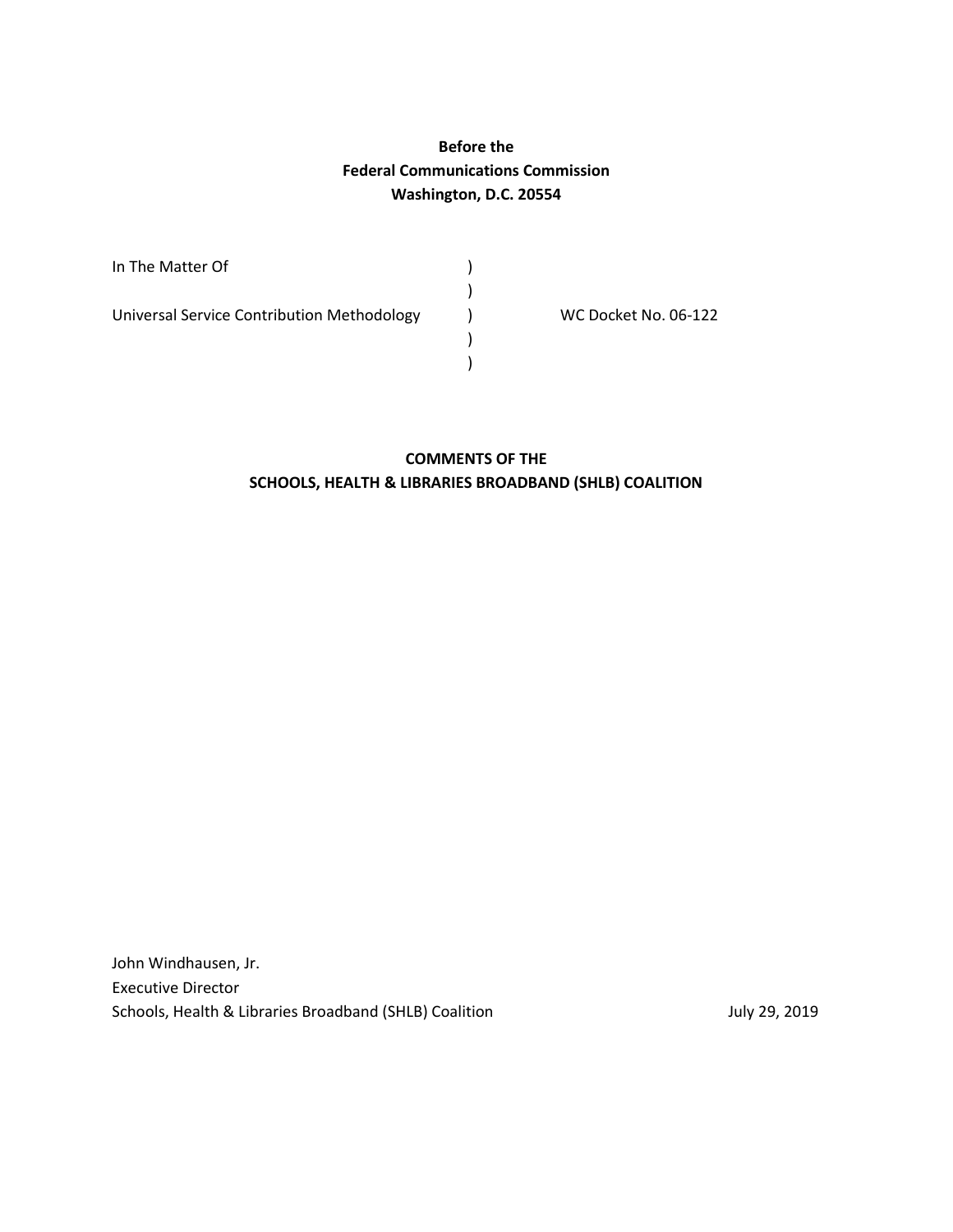#### **COMMENTS OF THE SCHOOLS, HEALTH & LIBRARIES BROADBAND (SHLB) COALITION**

The Schools, Health & Libraries Broadband (SHLB) Coalition ("SHLB Coalition")<sup>1</sup> respectfully submits these comments in opposition to imposing an overall cap on the funding for the Universal Service Fund (USF). The SHLB Coalition joined with 63 other parties in issuing a joint statement opposed to this proposal in June.<sup>2</sup> These comments provide a more detailed explanation of our reasons for opposing this proposal. Imposing an overall funding cap on the USF would conflict with the statutory language, would be arbitrary and capricious, and would be inconsistent with the Commission's stated goals of closing the digital divide.

# **I. Imposing an Overall Cap on USF Spending Would Conflict with the Statutory Language.**

Section 254 of the Communications Act requires that USF spending should be "specific, predictable and sufficient."<sup>3</sup> It is significant that the Notice of Proposed Rulemaking (NPRM)<sup>4</sup> does not mention this statutory language. The statutory language – especially the mandate for "sufficient" funding – does not contemplate a cap on USF spending. In fact, it mandates just the opposite. The statutory language calls upon the FCC to provide enough funding to accomplish the goals of each of the four USF programs. If the Commission adopts and enforces an overall USF spending cap, it would have the effect of denying funding for projects that the Commission has already determined meet its program rules. Thus, an overall spending cap on the USF program would be inconsistent with the clear statutory language to make sufficient funding available to promote equitable access to telecommunications and broadband services.

 $1$  The SHLB Coalition is a broad-based coalition of organizations that share the goal of promoting open, affordable, high-quality broadband for anchor institutions and their communities. A complete list of our Members is available a[t www.shlb.org.](http://www.shlb.org/)

<sup>2</sup> See,

[http://www.shlb.org/uploads/FCC%20Filings%20FINAL/Joint%20Statement%20and%20Cover%20Ltr%20Opposing](http://www.shlb.org/uploads/FCC%20Filings%20FINAL/Joint%20Statement%20and%20Cover%20Ltr%20Opposing%20USF%20Cap%20-%20Final.pdf) [%20USF%20Cap%20-%20Final.pdf.](http://www.shlb.org/uploads/FCC%20Filings%20FINAL/Joint%20Statement%20and%20Cover%20Ltr%20Opposing%20USF%20Cap%20-%20Final.pdf)

 $3$  47 U.S.C. § 254(b)(5)

<sup>&</sup>lt;sup>4</sup> See, In the Matter of Universal Service Contribution Methodology, Notice or Proposed Rulemaking, FCC 19-35, issued May 31, 2019, available a[t https://docs.fcc.gov/public/attachments/FCC-19-46A1.pdf.](https://docs.fcc.gov/public/attachments/FCC-19-46A1.pdf) (*USF Cap NPRM*).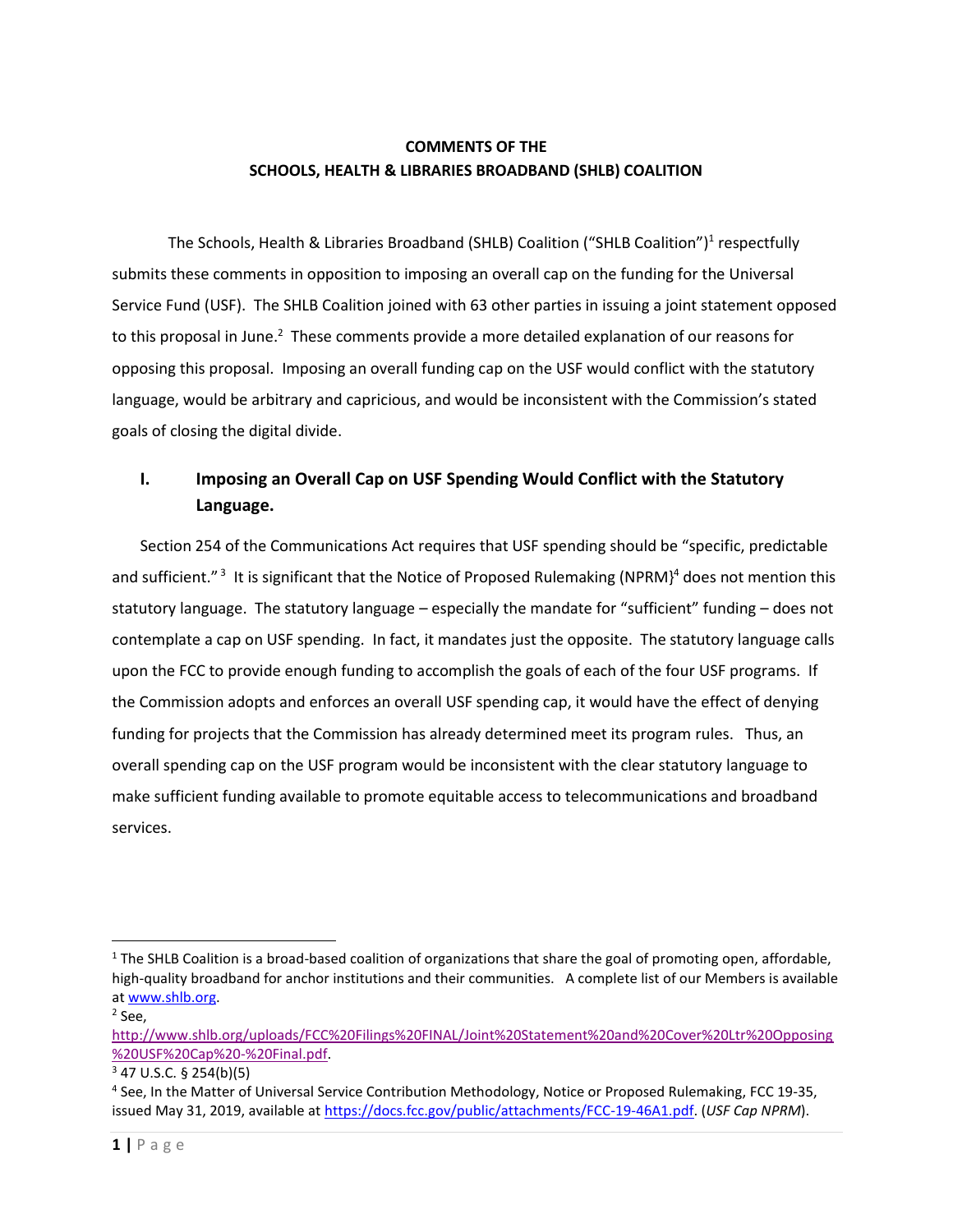## **II. Imposing an Overall Cap on USF Spending Would Not Accomplish the Commission's Goal of Promoting Broadband for All Americans.**

Moreover, imposing an overall cap on USF spending would not be good public policy. According to the FCC's website, Chairman Pai's "top priority is to close the digital divide between those who have access to cutting-edge communications services and those who do not". <sup>5</sup> An overall cap on funding would impose artificial limits on the USF programs and could deny funding where it is needed to help promote broadband deployment and use. Thus, an overall cap on USF spending could prevent the Commission from achieving its Chairman's top priority.

The four universal service programs (and perhaps the new Connected Care pilot program as well) work most efficiently if each program addresses different aspects of the "digital divide" in a complementary manner. If the Commission adopts an overall cap on USF spending and the need for funding grows larger than the cap, the four/five USF programs would have to compete with each other for funding. Rather than working in a complementary fashion, each of the four/five program stakeholders would have an incentive to denigrate the other programs in order to advance their own mission. The program stakeholders would have to spend energy defending their own program from budgetary attack, rather than focusing their energies on solving the "digital divide." This will set up an unfortunate dynamic that would be counter-productive and make each individual program less efficient and less productive.

## **III. Imposing an Overall Cap on USF Spending Is Likely to Be Found Arbitrary and Capricious by a Reviewing Court.**

The NPRM proposes to impose an overall cap of \$11.4 billion per year on Universal Service Fund spending. But there is no rational reason to impose such a cap when each of the programs is already subject to budget limits. Either the cap would never have any impact (in which case it is superfluous and unnecessary), or, if it did constrain funding, it would deny otherwise meritorious applications for funding that already comply with the Commission's program rules and the goal of promoting broadband deployment and use. Thus, an overall USF cap could easily be found to be arbitrary and capricious by a reviewing court.

Furthermore, the Commission has not engaged in a cost study that would support and justify any particular cap on funding. The USF Cap NPRM proposes to base the cap on the authorized funding levels

<sup>&</sup>lt;sup>5</sup> See, "FCC Initiatives: Bridging the Digital Divide for All Americans," [https://www.fcc.gov/about-fcc/fcc-initiatives.](https://www.fcc.gov/about-fcc/fcc-initiatives)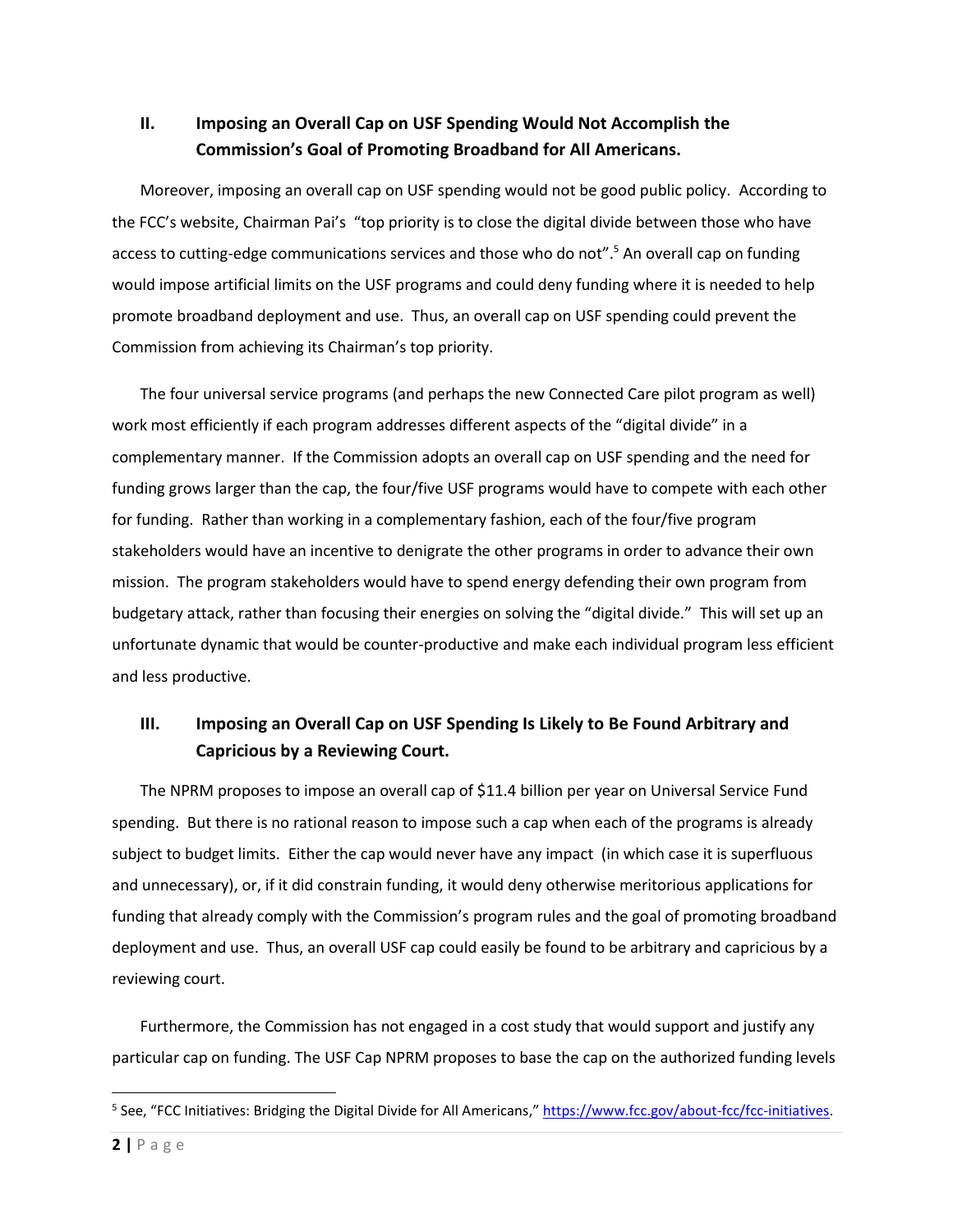for each of the four programs, but this funding cap is not based on any empirical analysis of what it would or should cost to reach the goals of each of the four USF programs. The \$11.4 billion figure is not based on any factual evidence in the record and would thus be highly susceptible to a finding that it is arbitrary and capricious.

The NPRM tries to justify the cap as follows:

A cap could promote meaningful consideration of spending decisions by the Commission, limit the contribution burden borne by ratepayers, provide regulatory and financial certainty, and promote efficiency, fairness, accountability, and sustainability of the USF programs.<sup>6</sup>

As explained below, imposing an overall USF funding cap would achieve none of these objectives:

## **A. Imposing an overall USF cap would not "promote meaningful consideration of spending decisions" because each of the programs already has detailed rules that require applicants to justify their USF support.**

Each of the four USF programs *already* has extensive rules to ensure that each application for funding is meritorious. If adopted, the cap would only kick in *after* all of the applications for all four programs have undergone review and approval, which means that meritorious applications would nevertheless not receive their full funding. The funding denial would not occur because the Commission made "meaningful consideration of spending decisions"; the denial would occur solely because of an arbitrary and blunt instrument that is unrelated to the merits of the application. Thus, imposing an overall cap on the USF contributes no "meaningful consideration of spending decisions."

#### **B. Imposing an overall USF cap would not "limit the contribution burden borne by ratepayers" because the funding for each program is already limited.**

As the USF Cap NPRM admits, each of the four USF programs is already subject to a limit on funding, either by operation of a cap or a "budget." The proposed cap on the entire USF program would be set based on the authorized spending levels of each program, so the cap would not reduce funding to an amount less than the caps/budget that are already in place. If this cap is adopted, it will not reduce spending and would have absolutely no impact on the so-called "burden" on ratepayers.

The only scenario in which an overall cap would limit the burden on ratepayers would occur in the unlikely event that the Commission raises the cap on one or more individual programs and does not

<sup>6</sup> USF Cap NPRM, para. 1.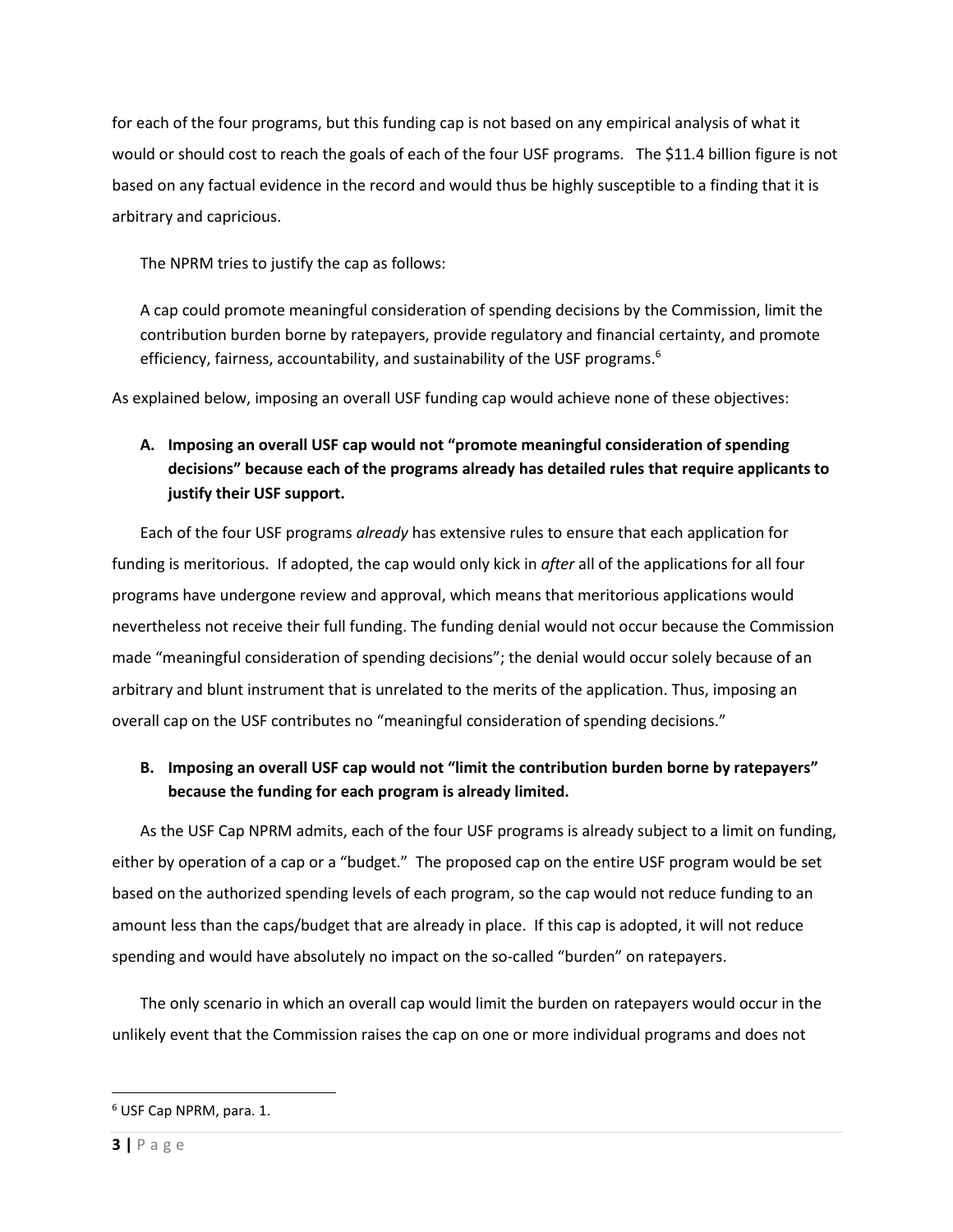raise the overall cap on the USF program. But if the FCC decides to raise the cap for an individual program, it would do so because it is convinced of the need for that additional funding to accomplish its universal service goals, and it would also likely raise the overall cap to ensure that its decision is implemented. Thus, an overall USF cap would not realistically limit the "contribution burden" on ratepayers.

#### **C. Imposing an overall USF cap would not provide "regulatory and financial certainty" because it would introduce another layer of review, and thus increase applicants' uncertainty.**

The adoption of an overall cap would introduce an additional hurdle before funding could be awarded. In the current application process, applicants already must undergo review by USAC and the Commission to determine whether or not they meet the Commission's rules for funding. Then they are only awarded funding if the total demand for funding for that particular program is below the cap for that program. If applicants must wait still longer for the FCC to determine whether the overall cap is breached, that will delay the funding decision even further.

Currently, the program works best when applicants receive their funding decisions within a few months after their applications are submitted. If an overall cap is enforced, however, applicants may have to wait until the end of the funding year for all four programs before any individual applicant is funded. This additional delay increases uncertainty, not certainty.

# **D. Imposing an overall USF cap would not "promote efficiency, fairness, accountability, and sustainability of the USF programs" because, again, the programs are already subject to procedures and spending limits to accomplish these goals.**

As already stated, the four USF programs are already governed by strict rules that promote efficiency, fairness, and accountability. In both the E-rate and Rural Health Care programs, applicants must go through a competitive bidding process to determine the most qualified applicant. The FCC and USAC must review these applications to ensure that the competitive bidding processes are transparent and operate in a fair and competitively neutral manner. Imposing an overall USF funding cap does not weed out undeserving applications; it would only deny funding to applications that have already been proven to be worthwhile. If the Commission believes that there is more that should be done to promote efficiency, fairness and accountability, it should consider strengthening the rules for each individual program.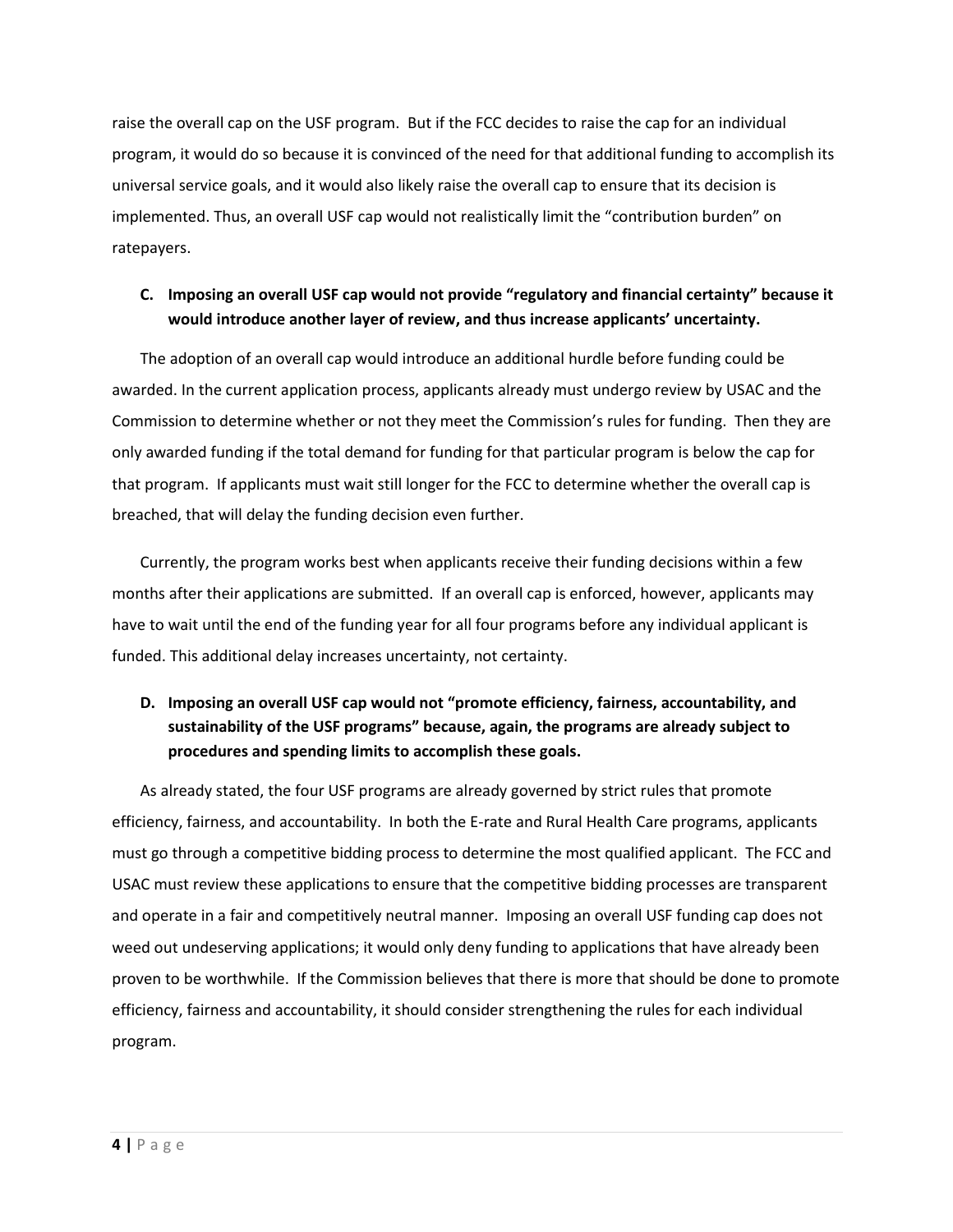It is odd that the stated goal should include a reference to the "sustainability" of the USF program. Imposing an overall USF cap in no way promotes the sustainability of the USF, but we agree that "sustainability" is an important issue. The USF contribution factor has recently risen from 19% to over 24%.<sup>7</sup> This sudden increase could foretell even further increases that could spiral out of control. As the fee on interstate/international telecommunications services increases, carriers will have even greater incentives to shift their services to non-telecommunications services, which reduces the base of funding and will drive the contribution factor even higher. If the Commission is truly concerned about the "sustainability" of the USF, it should tackle reforming the contribution factor rather than imposing an overall USF cap that will have no real impact. This USF cap proceeding is largely a distraction from the important goal of preserving and advancing broadband connectivity across the U.S., as Congress required in the Telecommunications Act of 1996.

#### **E. The proposed overall USF funding cap is illogical and inconsistent.**

The NPRM struggles to make a coherent argument in favor of the cap. For instance, the NPRM says:

We take this action to preserve and advance universal service, to increase access to telecommunications services for all consumers at just, reasonable, and affordable rates, to meet our obligation to protect against Fund waste, and to ensure that the universal service programs are funded appropriately. (NPRM, para. 3)

A cap would in fact prevent the achievement of these goals. Capping the USF would not advance universal service or increase access to telecommunications services; by its very nature it would prevent the Commission from awarding funding that is needed to achieve the goals of the individual programs. If there is waste in the program, imposing a cap is not the way to root it out; imposing a cap would theoretically harm worthwhile expenditures while doing nothing to identify the wasteful spending by a small handful of applicants. Most amazingly, the argument that an overall USF cap would "ensure that the universal service programs are funded appropriately" is completely nonsensical.

## **IV. The Commission Should Not Combine the Caps on the E-rate and Rural Health Care Programs.**

In paragraphs 23 through 25, the USF Cap NPRM asks whether the E-rate and RHC program caps should be combined into one. The SHLB Coalition does not support this approach. The programs and program budgets should each stand on their own. As the USF Cap NPRM recognizes, the SHLB Coalition

<sup>7</sup> [https://www.fcc.gov/document/3rd-quarter-2019-usf-contribution-factor-244-percent.](https://www.fcc.gov/document/3rd-quarter-2019-usf-contribution-factor-244-percent)